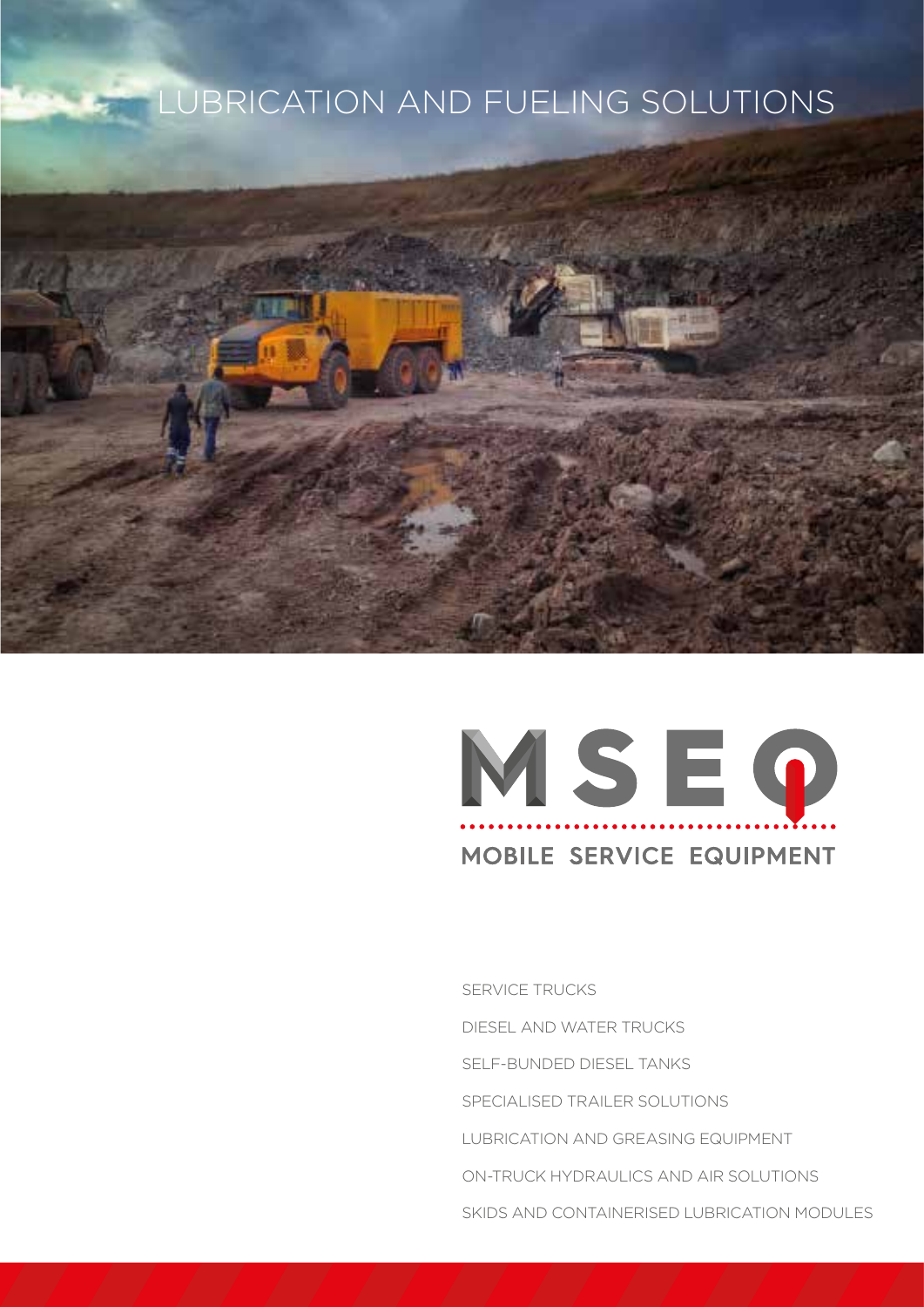#### MSEQ ARE SPECIALISED TRUCK BODY BUILDERS.

**SERVICE TRUCKS** MSEQ build mobile service units providing on-site lubes, oils, greases, water, coolant, refuelling and the effective handling of waste oil. Our units also provide ancillary support functionality such as high-pressure washers, utility compartments, generators, welders and other equipment as required. Our solutions are suited to mining, exploration, drilling, construction, road-building, earthmoving and excavations.

**SUPPORT TRUCKS** MSEQ builds hybrid units which are half service truck, half specialised utility vehicle. An example of this would be a drill rig truck to service and supports a drill rig, carry drill pipes and drill rods as well as providing necessary lubricants, oils, greases and water. Additional features such as Cranes or Booms can also be catered for.

**DIESEL BOWSERS** MSEQ builds diesel bowsers for on-road or off-road applications. We design to each customer's need and support a variety of drive systems, such as PTO driven hydraulic/pneumatic, dieseldriven pneumatic or electric. We can build bowsers with capacity from 2 000lt up to 40 000lt.

**WATER BOWSERS** MSEQ builds water bowsers for various applications such as dust suppression, firefighting or water transport to remote areas and temporary sites. We supply our own industrial-grade spray systems for dust suppression on sites and roads.

**VACUUM TRUCKS** MSEQ builds waste trucks for dealing with sewerage/septic tanks, collection and transport of waste oil and removal of water and silt from dams. These can be conventional or vacuum tanks.

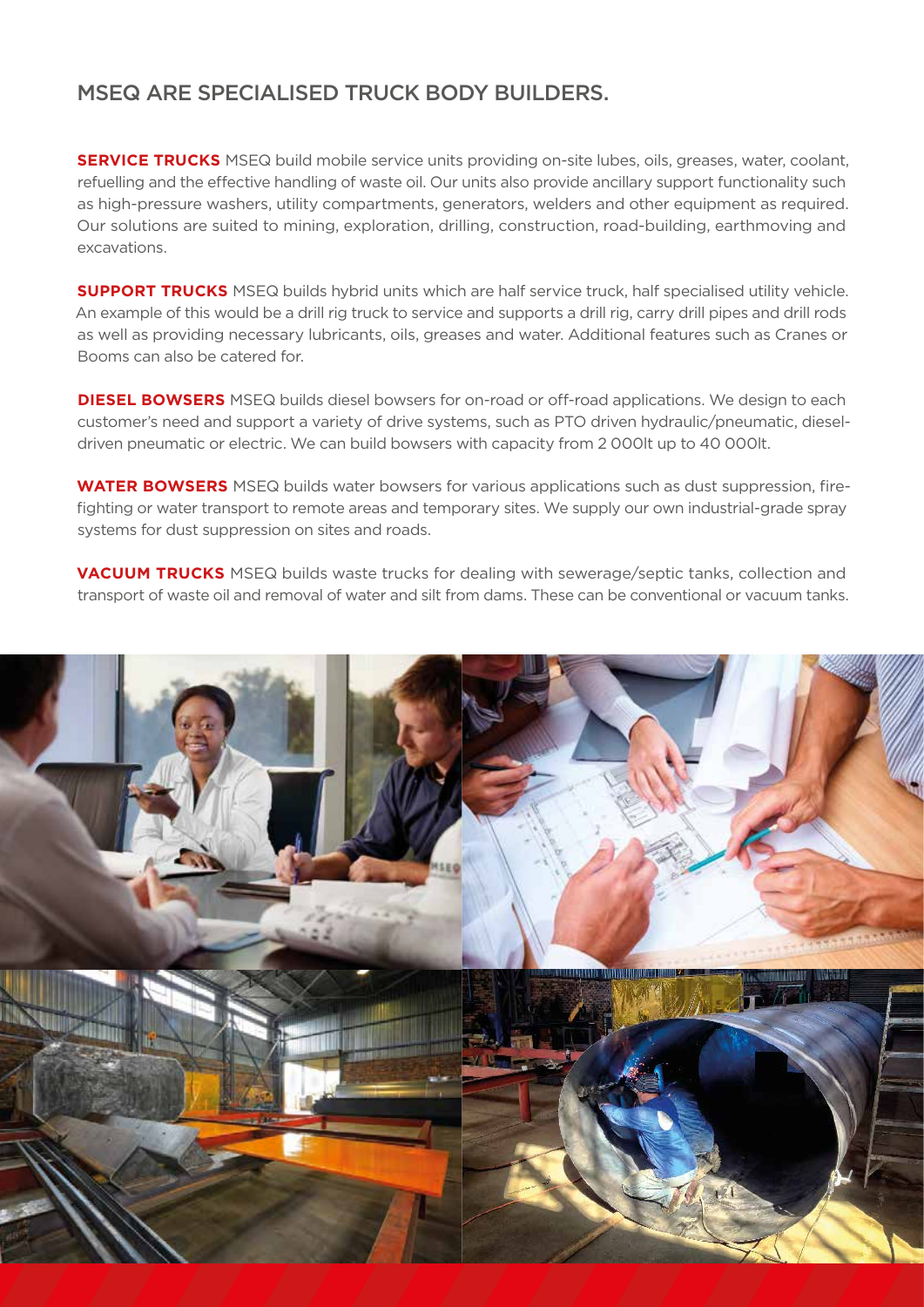#### MSEQ DELIVER SOLUTIONS THAT WORK.

**BIG OR SMALL** MSEQ builds units on anything from LDVs and light on-road commercial trucks to large off-road capable rigid trucks and Articulated Dump Trucks (ADTs).

**BUILT TO LAST** MSEQ builds are designed to cope with the stress and strain of harsh African on-site operating conditions.

**PERFORM TO SPEC** MSEQ design their systems to deliver customer specific performance requirements in terms of fluid dispensing flow rates, fluid filtration, fluid cleanliness and fluid metering.

**EASE OF USE** MSEQ builds are easy to use. Our simple systems with clear operator labelling and signage ensure operator errors are minimised.

**BUILT TO PURPOSE** MSEQ builds are designed and constructed to meet each customer's specific and unique on-site servicing and support requirements.

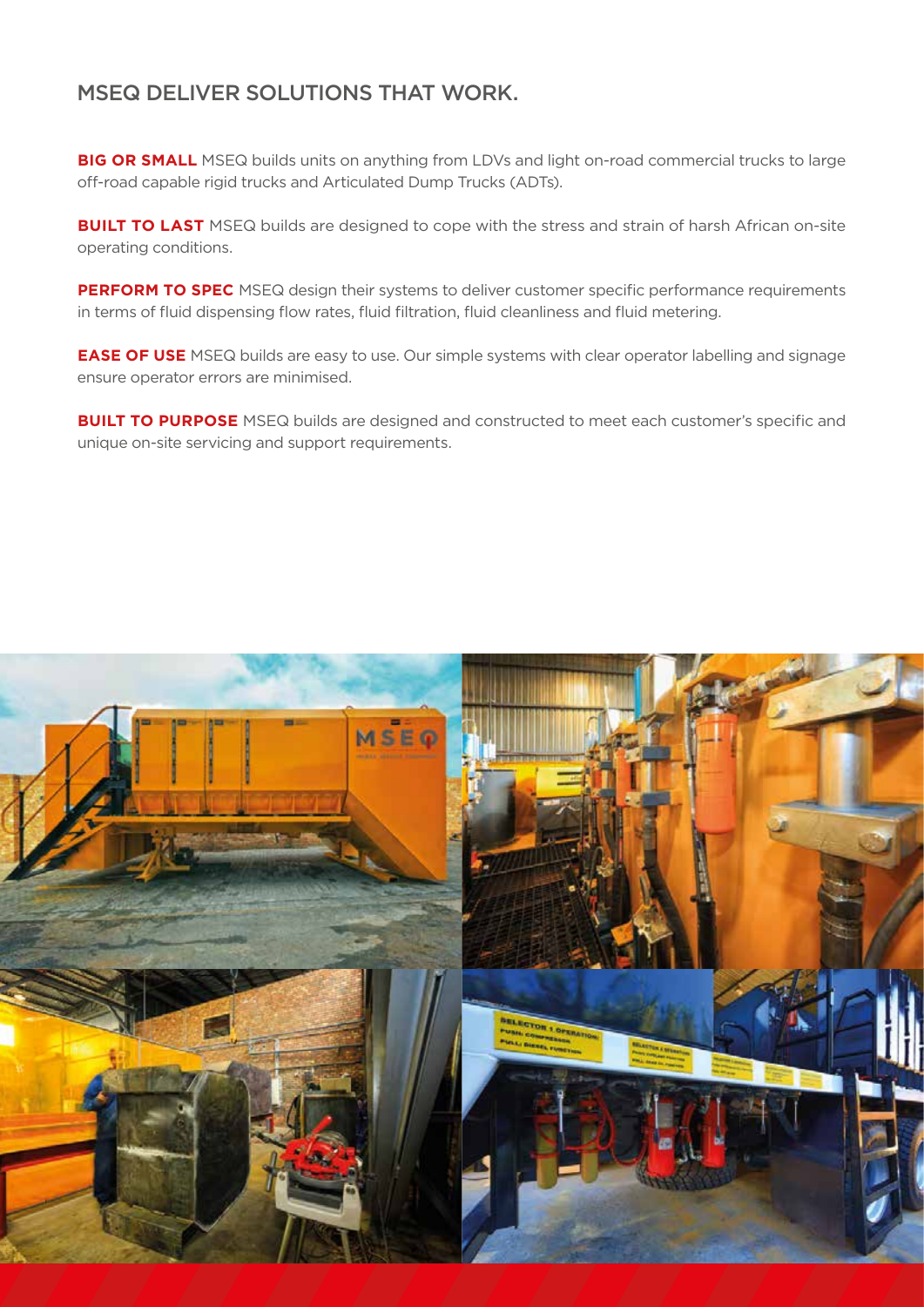

## MSEQ UNDERSTAND THE CHALLENGES YOU FACE.

**EXPERIENCE COUNTS** We understand the environments that our customers operate in. We have an amalgamation of years of in-depth experience in the same or similar environments. We get it.

**WHAT'S THE PROBLEM?** Brief us on the challenges you are faced with. We will advise you on the solutions and alternatives to solve your problem.

**TIME IS MONEY** Machines standing idle means your production is standing. Losing valuable production time. If your service trucks are not up to the task is an expensive and unnecessary exercise.

**RELIABILITY IS EVERYTHING** As is the norm, the service truck are often the least looked after machines on-site. We understand this and design for reliability.

**KEEP IT SIMPLE** MSEQ use tried and tested, robust technologies that stand-up to the harsh on-site working conditions experienced in Africa.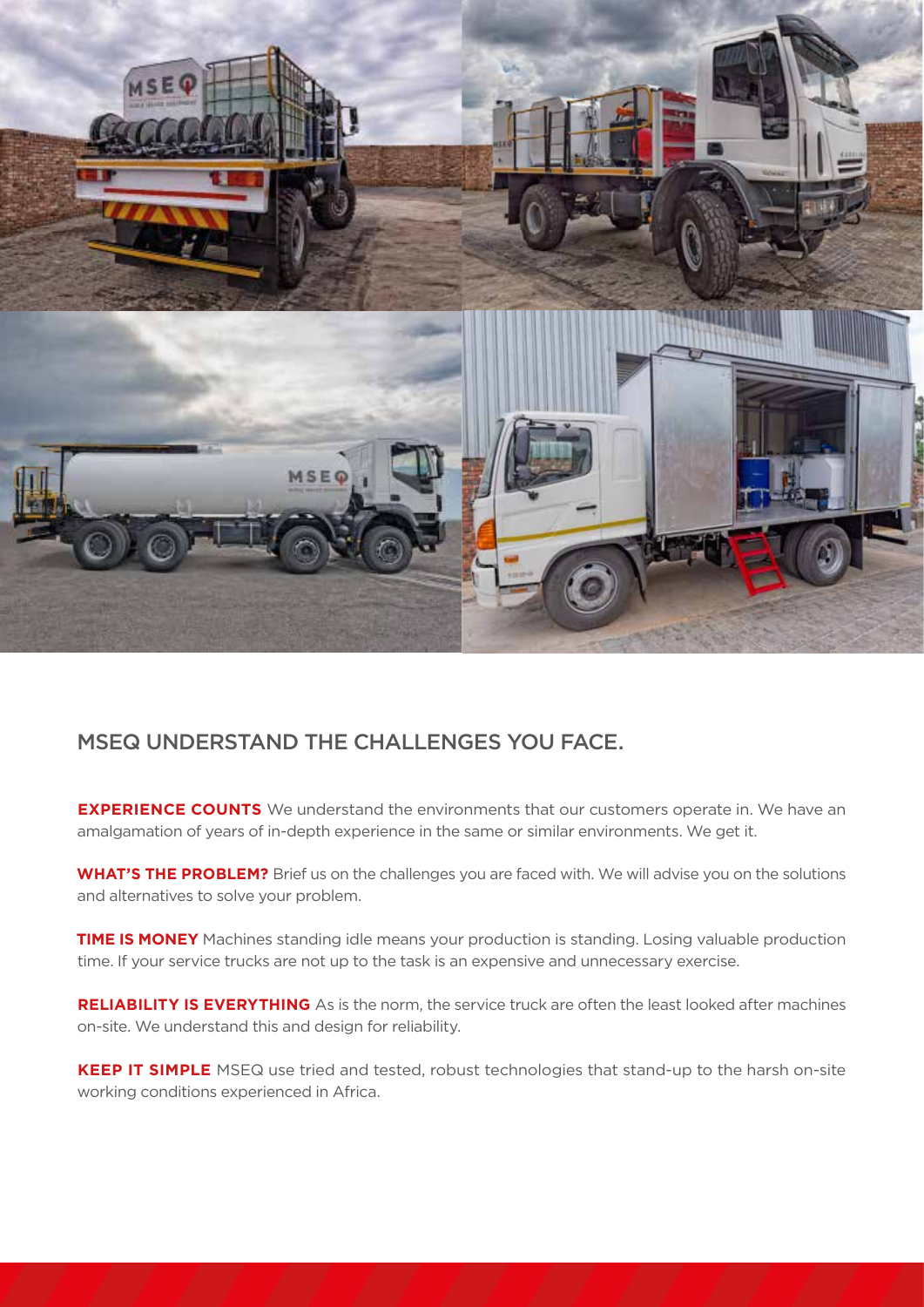## MSEQ ANCILLARY SERVICES AND EQUIPMENT.

**REBUILDS** MSEQ do complete overhauls, rebuilds, repairs and servicing of Service Trucks and Bowsers.

**ON-TRUCK HYDRAULICS** MSEQ designs and Installs complete Hydraulic Drive systems/Wet Packs for on-truck applications, including:

PTO or Power-Pack drive hydraulic systems for

- Pumping of Water, Diesel, Oils and other fluids
- Driving ancillary equipment such as Air Compressors, High Pressure Washers and Generators

#### Delivery Systems for Water Tankers

- Truck mounted Spray Systems for use in dust suppression and road wetting
- Truck mounted water cannons for fire-fighting

#### Delivery Systems for Diesel Tankers

• On-Truck systems for the Pumping, Filtration, Metering and dispensing of Diesel

**RELATED EQUIPMENT** MSEQ supply most major brands of lubrication and other equipment used on its builds, such as:

- Pumps for Oil, Diesel, Water, Diesel etc
- Hose Reels, Dispensing Nozzles and Couplings
- Diesel Meters, Oil Meters, etc
- Hydraulic Gear, Pumps and Motors
- High-pressure Washers
- Diesel Welding Machines
- Compressors and other equipment

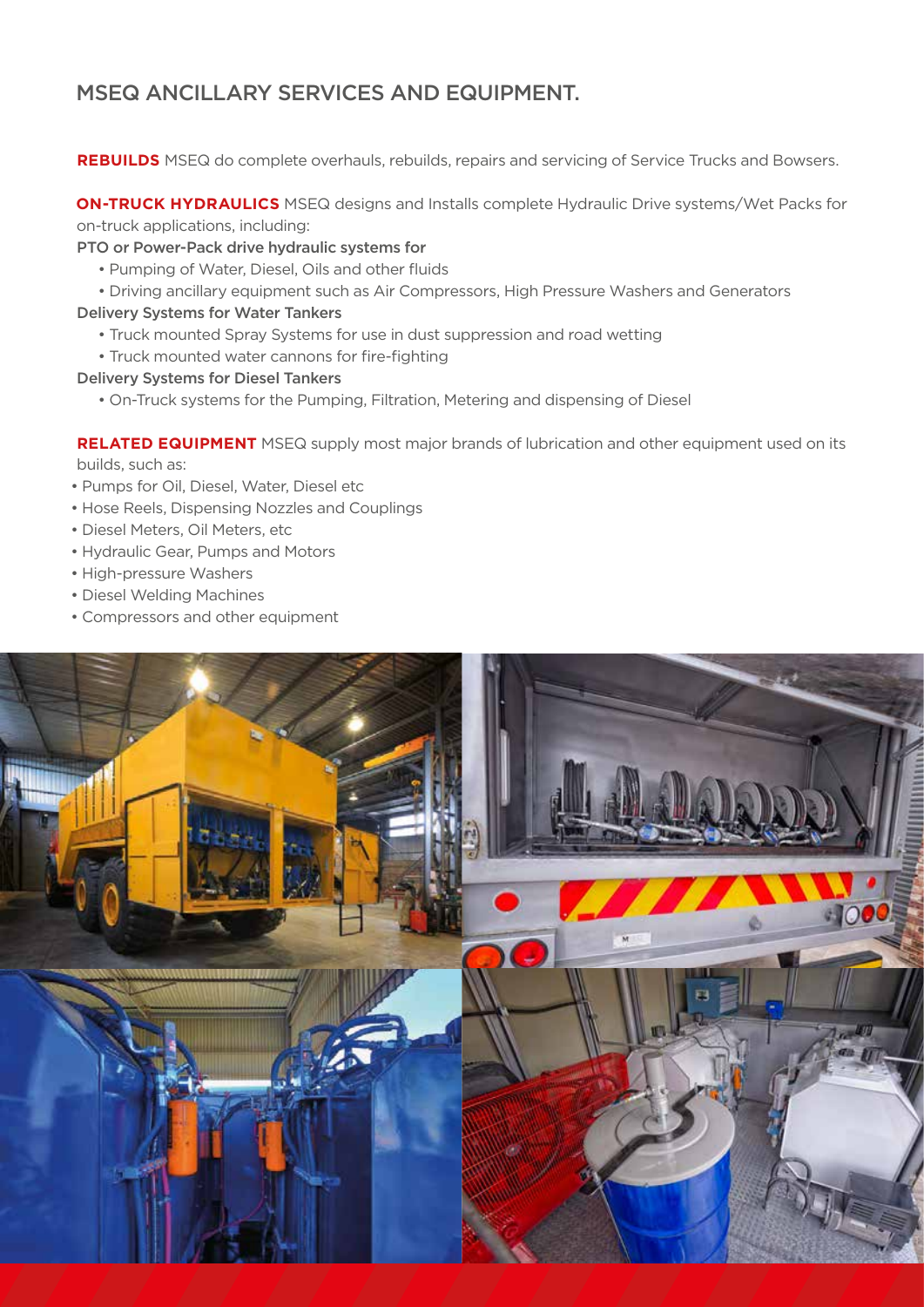#### SPECIALISED TRAILER SOLUTIONS.

**MSEQ** specialise in the design and manufacture of specialised trailers, both Light and Heavy Duty, for a variety of uses and applications, including:

**TANKER TRAILERS** for transporting and dispensing AvGas, Diesel, JetA1, Petrol for smaller applications and smaller sites.

**LUBRICATION TRAILERS** for transporting and dispensing lubricants on-site, for on-site servicing and support of Construction and Earthmoving Machinery.

**GREASING TRAILERS** complete with Generator or Compressor for all on-site Greasing Requirements and for Bulk Grease Transfer on mining and construction sites.

**COMPRESSOR TRAILERS** mobile Custom Compressed Air Trailers complete with whatever ancillary equipment is required.

**CUSTOM TRAILERS** MSEQ design and manufacture Custom Built Trailers, to meet any Client specific trailer requirement such as Support Trailers, Stage Trailers, Promotional Trailers, Car Trailers etc.

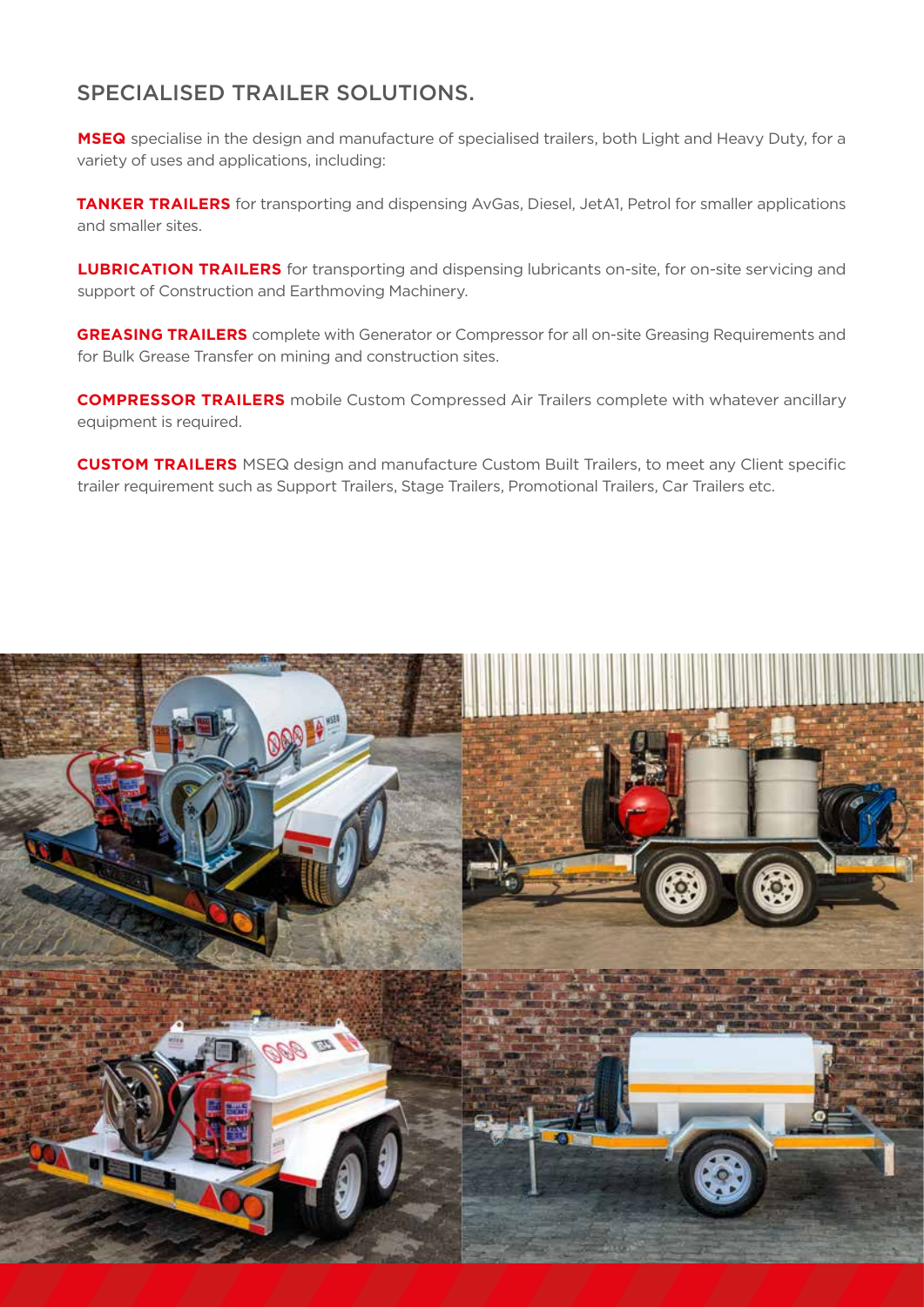#### LUBRICATION AND WORKSHOP EQUIPMENT.

**MSEQ** specialise in the supply of equipment for Vehicle Workshops and the maintenance of Mining and Construction Equipment, including:

**LUBRICATION EQUIPMENT** for Oils and Grease, Pneumatic Pumps, Electric or Hydraulic Pump-sets, Retractable Hose Reels, Control Handles & Nozzles, Meters, Filters etc.

**FUEL DISPENSING EQUIPMENT** Pumps, Meters, Nozzles, High Volume Couplings, Filtration, Water Separation, Tank Breathers.

**AIRLINE EQUIPMENT** Custom Compressor Sets, Filter, Regulator Lubricators, Gauges, Tyre Inflators, Retractable Hose Reels, Couplers and Connectors.

**FLUID TRANSFER** MSEQ design and manufacture pumping systems and solutions for the high volumes transfer of Greases, Oils and Fuels.

**CUSTOM PLANT** MSEQ design and manufacture Storage Tanks, Hose Reel Stands and other such plant and equipment typically used in Workshop and Servicing Operations.